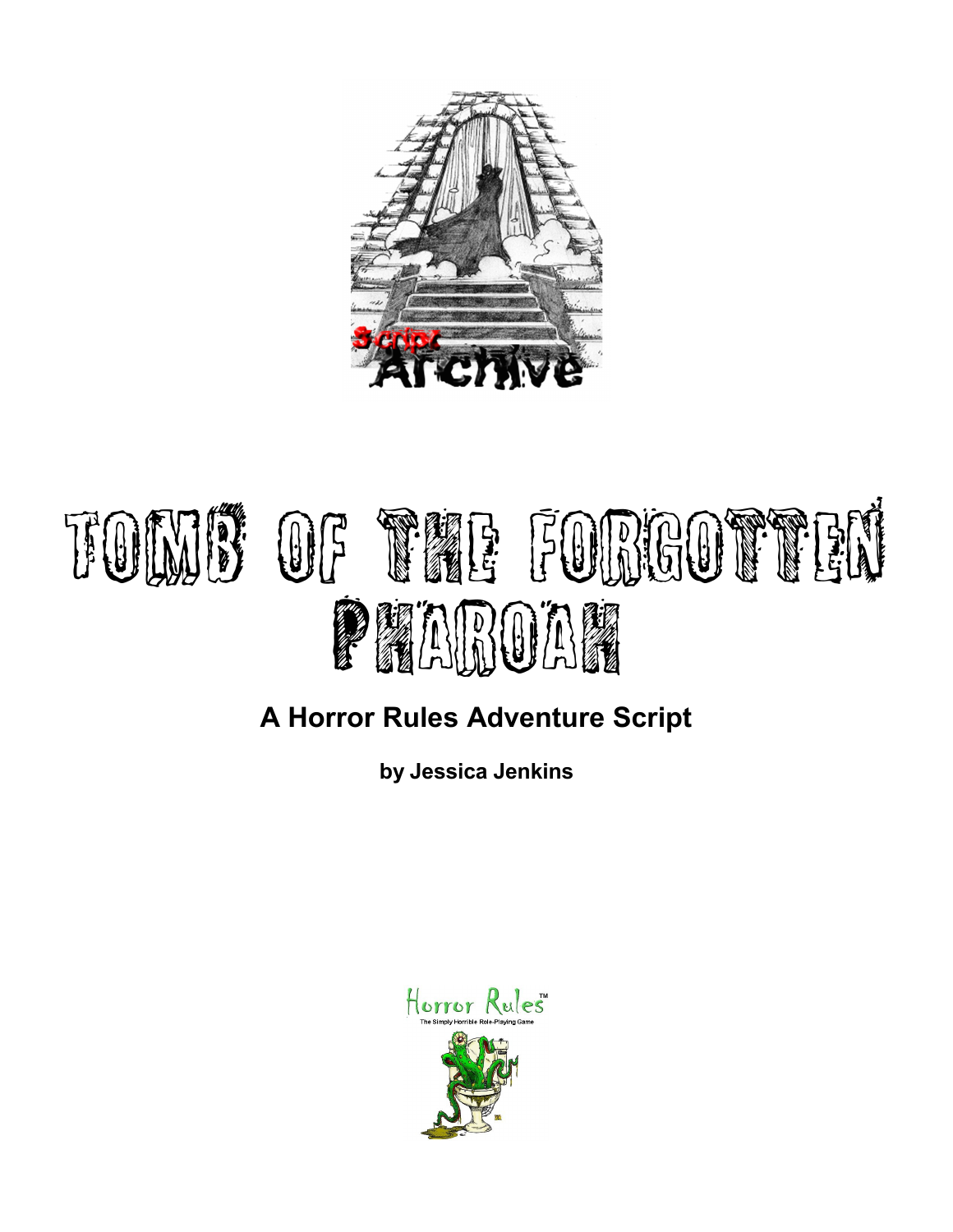**Author:** Jessica Jenkins

**Editor:** Chris Weedin

**All Cover and Interior Artwork:** Chris Caprile

**Horror Rules Project Team:** Sarah "PB" Hoselton, Jessica Jenkins

**Official Playtesters:** Sarah Hoselton, Kelly Staymates, Kimberly Weedin, Darren Carey

**Special Thanks To:** God, in whom all things are possible; also to Kimmy (and the rest of the family) for supporting the obsession; and finally, to all of the countless characters who have lost their lives, and continue to do so, so that the world may be safe from evil.

Copyright © 2005 Crucifiction Games, All Rights Reserved

**Copyright Notice:** No part of this script may be reproduced in any form or by any means without permission in writing from the publisher.

**Permission to Photocopy:** Any user of this script may photocopy or reproduce for personal use only any Cast or Bad Guy pages as well as any charts or tables that make play easier. In fact, we insist.



**\* Author's Note:** the makers of "Horror Rules" in no way condone the worship of or even a casual night out with any of the evil creatures, demonic beings or sinister demi-gods alluded to in this game or any of its supplements. We also don't condone wanton violence or destruction (in the real world) as an effective means of solving problems. In other words, it's just a game.

#### **Horror Rules** and **Horror Rules Adventure Scripts** are published by

Crucifiction Games P.O. Box 654 Selah, WA 98942

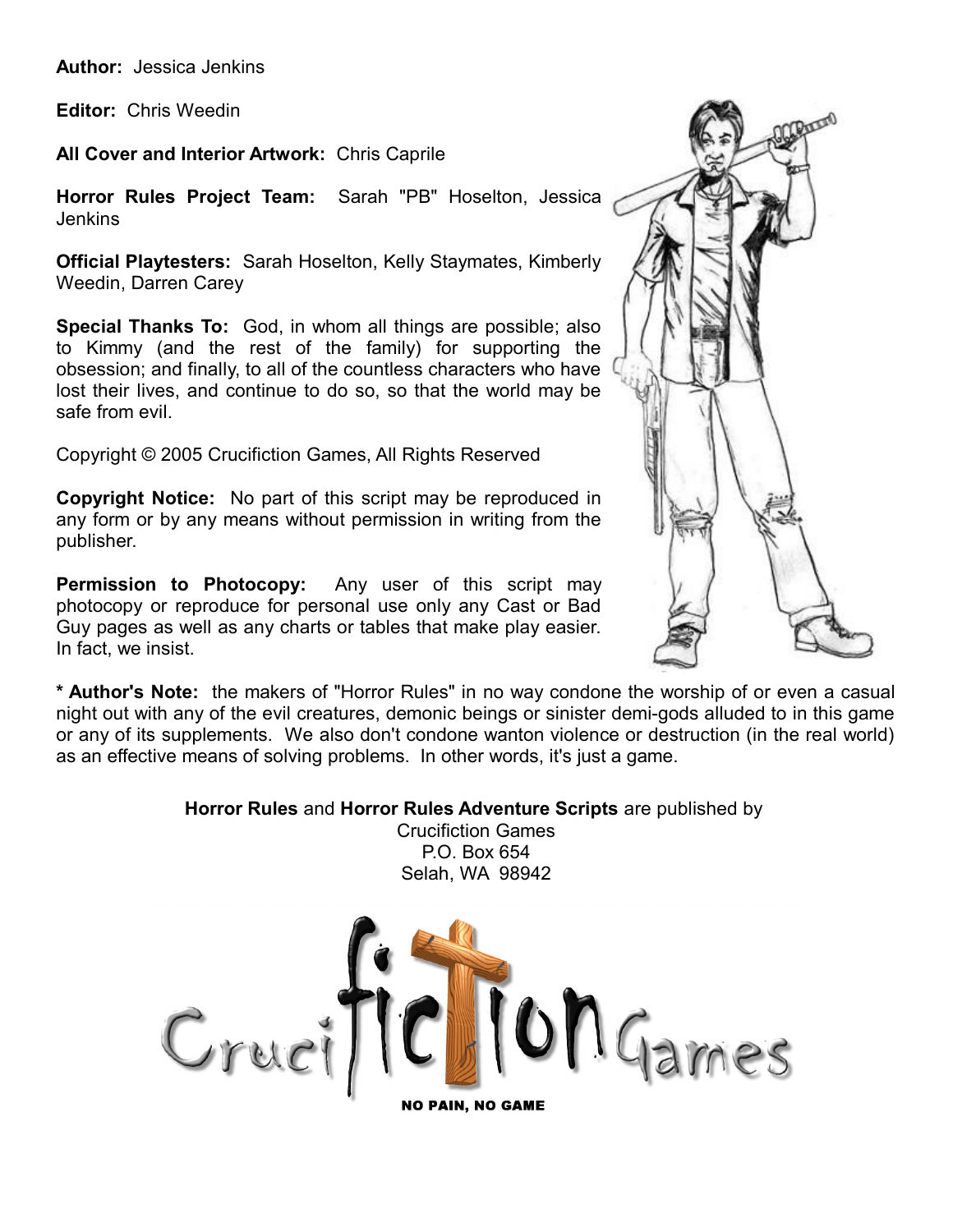## TABLE OF CONTENTS

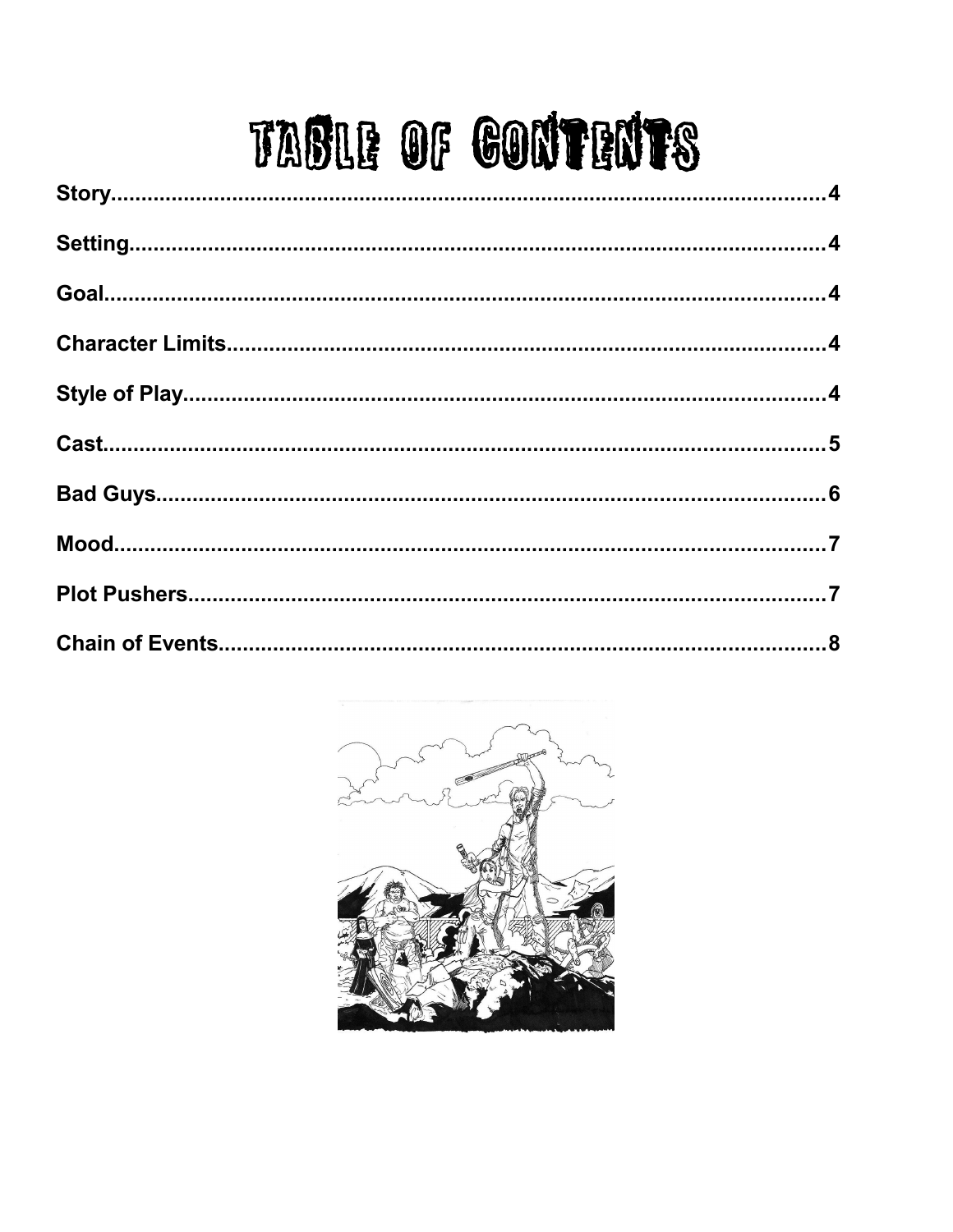

Famous archaeologist Roy Jacobson has just unearthed a new tomb in the Valley of the Kings in Egypt. It appears that the unknown pharoah was buried with even more valuables than the famous King Tut. New international laws, however, have forced Dr. Jacobson to act quickly or lose all rights to anything he discovers. Luckily for the Characters, they're all good friends of Dr. Jacobson and are rushed in for the job. Unluckily for the Characters, the resident mummy is NOT a good friend of Dr. Jacobson and will try to kill them all. Assisted by some of his loyal troops and a few delightful death traps, the sinister and cursed Pharoah Ahna-ka-mun will do his level best to include the would-be archaeologists as permanent members of his tomb.

## Se**tting**

#### *Valley of the Kings, Egypt*

This dry, barren windswept country is a sun-blasted and scorching reminder that the desert is NOT a comfortable place. A cluster of tents, trucks and archaeological equipment serve as headquarters for Dr. Jacobson's dig site, but other than that there is nothing but sand in all directions.

#### **Hot Spot 1** – **The Tomb of the Forgotten Pharoah**

Built as a small pyramid and then buried under the sands, the tomb is the final resting place of the cursed and despicable Pharoah Ahna-ka-mun. The only entrance is through a deeply sloping tunnel that Jacobson has painstakingly dug into the shifting sands, then through a door in the top of the pyramid and into the tomb proper. The interior of the pyramid is a labyrinth of corridors, stairways, empty rooms and treasure chambers, decorated at every turn by scarabs, pictographs and ancient Egyptian heiroglyphics, most of which are warnings that anyone who enters the tomb will be savagely destroyed and cursed for an oblivion.



#### *Escape*

After Jacobson gets whacked and the pharoah

awakes, all heck breaks loose. The only hope for the PC's is to get out of the tomb and back to the surface before they're sealed in for eternity.



- •*Labcoat or Action only*
- • *Must be living in Egypt and involved in archaeology, tomb-robbing, treasure hunting or museum work.*



**Style of Play** *Friday Night Horror Flick Limited Victims*

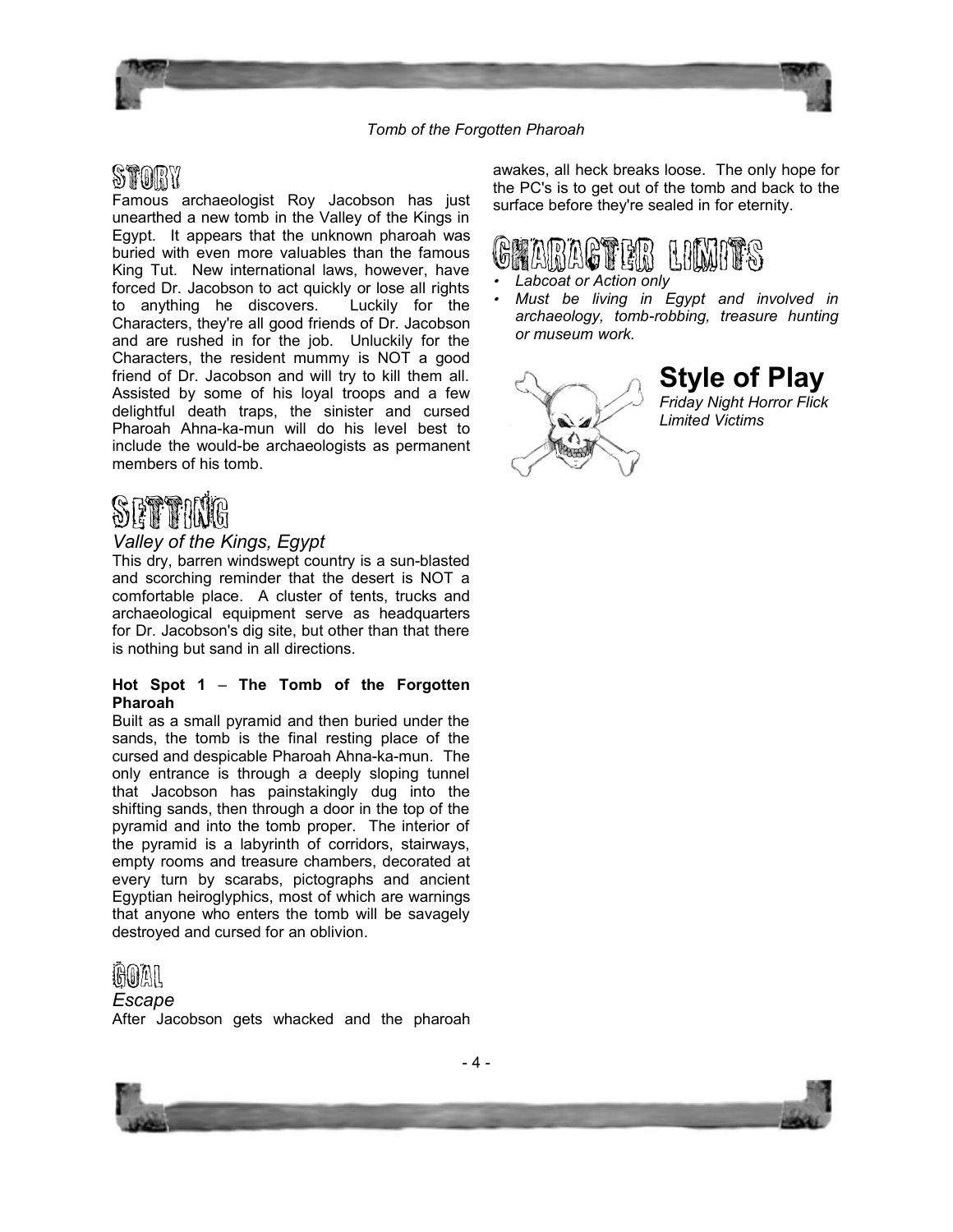



#### **Name: Dr. Roy Jacobson**

**Char Type:** Labcoat **Occupation:** Archaeologist

| BLK: 2        | <b>Morality: Normal</b> |
|---------------|-------------------------|
| <b>BRN: 5</b> | Health: 6               |
| COR: 3        | <b>Grip: 12</b>         |
| WIL: $4$      | Move: $5$               |
|               |                         |

**Skills**

Science 4 (9) Technical 3 (8) Detection 4 (9) Watchfulness 1 (5)

#### **Description**

A tall slender fellow in his early forties, Dr. Jacobson is the spitting image of the proper English archaeologist. He has short, well-groomed, sandy brown hair (graying at the temples), round horn-rimmed glasses, aristocratic features and delicate hands. He is always natilly arrayed in khaki trousers, shirt and jacket. Sturdy suspenders and a beltpouch of tools complete his ensemble.

#### **Brief**

One of the last of the gentlemen archaeologists, Dr. Jacobson takes his work seriously - so seriously that he is not above bending the law when it suits his needs. He is polite, well mannered and friendly but driven by his pursuit of ancient secrets. When he is on the scent of a new discovery, he focuses on little else and is often blinded to the dangers around him.

#### **Weapons & Equipment**

archaeologist's tools

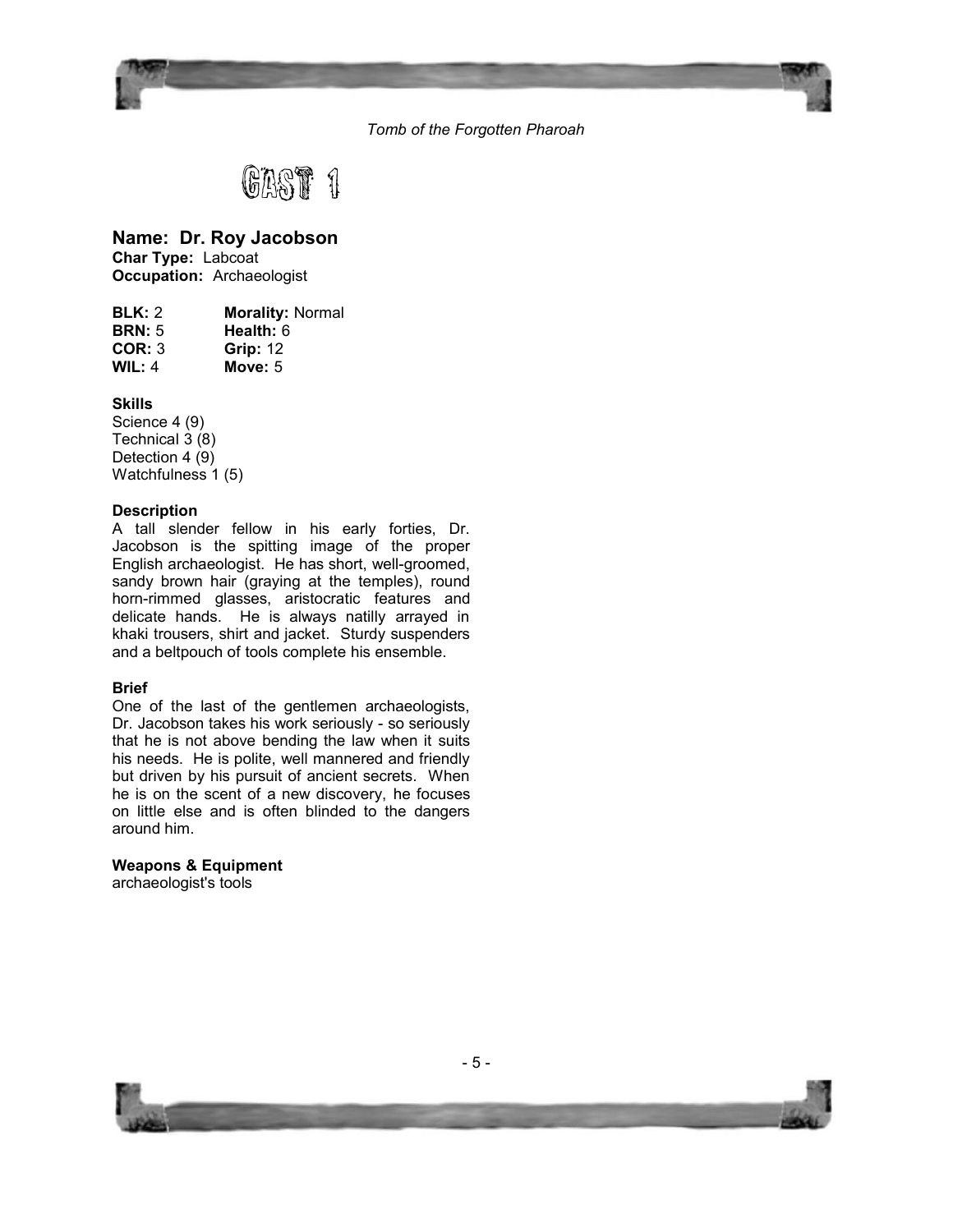



**Name: Pharoah Ahna-ka-mun Grip Check:** Freak **COR:** 4 **Move:** 6 **Health:** 50 **Weak Spot:** 4 **Fighting Skill:** 8 **Damage:** Sword - Severe

#### **Powers**

- *Breath of Blackness:* This Short Range attack blows a cloud of black, thick, rotten, nasty air at the target, forcing him to make a straight WIL test or be knocked out. Those who pass are -3 to all actions while in the cloud. Victims may be awakened by Medical checks or wake naturally in 2D10 Rounds.
- *Call the Guards:* The Pharoah still has sovereign power over his faithful guards, and may summon them at will. This power takes a full Round to use, and every time it is invoked, three Mummfied Guards (see Bad Guy #2) will appear to do their master's bidding.

#### **Skills**

Watchfulness 7

#### **Vulnerabilities**

• *Faith Attacks - Holy Terror*

#### **Description**

Tall, muscular and obviously long dead. His wraps have been torn off and what is left is a very smelly rotten corpse in a loin cloth, still wearing the ancient headdress of the pharoah. He weilds a long, curved sword in combat and uses it with deadly skill.



#### **Name: Mummified Guards**

**Grip Check:** Scare **COR:** 2 **Move:** 3 **Health:** 10 **Weak Spot:** 6 **Fighting Skill:** 6 **Damage:** Spear - Light

#### **Skills**

Watchfulness 3

#### **Vulnerabilities**

- *Light:* The Guards suffer -1 to all actions when exposed to bright lights; they will not venture into direct sunlight
- *Faith Attack Smiting (Moderate Damage)*

#### **Description**

Your typical mummies wrapped up in old musty linen. They are surrounded by the stench of stale embalming fluid. There are many places where the wrap is deteriorating, revealing the dry leathery skin underneath. They are not nearly as well preserved as the Pharoah, and don't get around as well as they used to. They remain, however, fearlessly loyal and will obey his every command. There are several dozen guards in all.

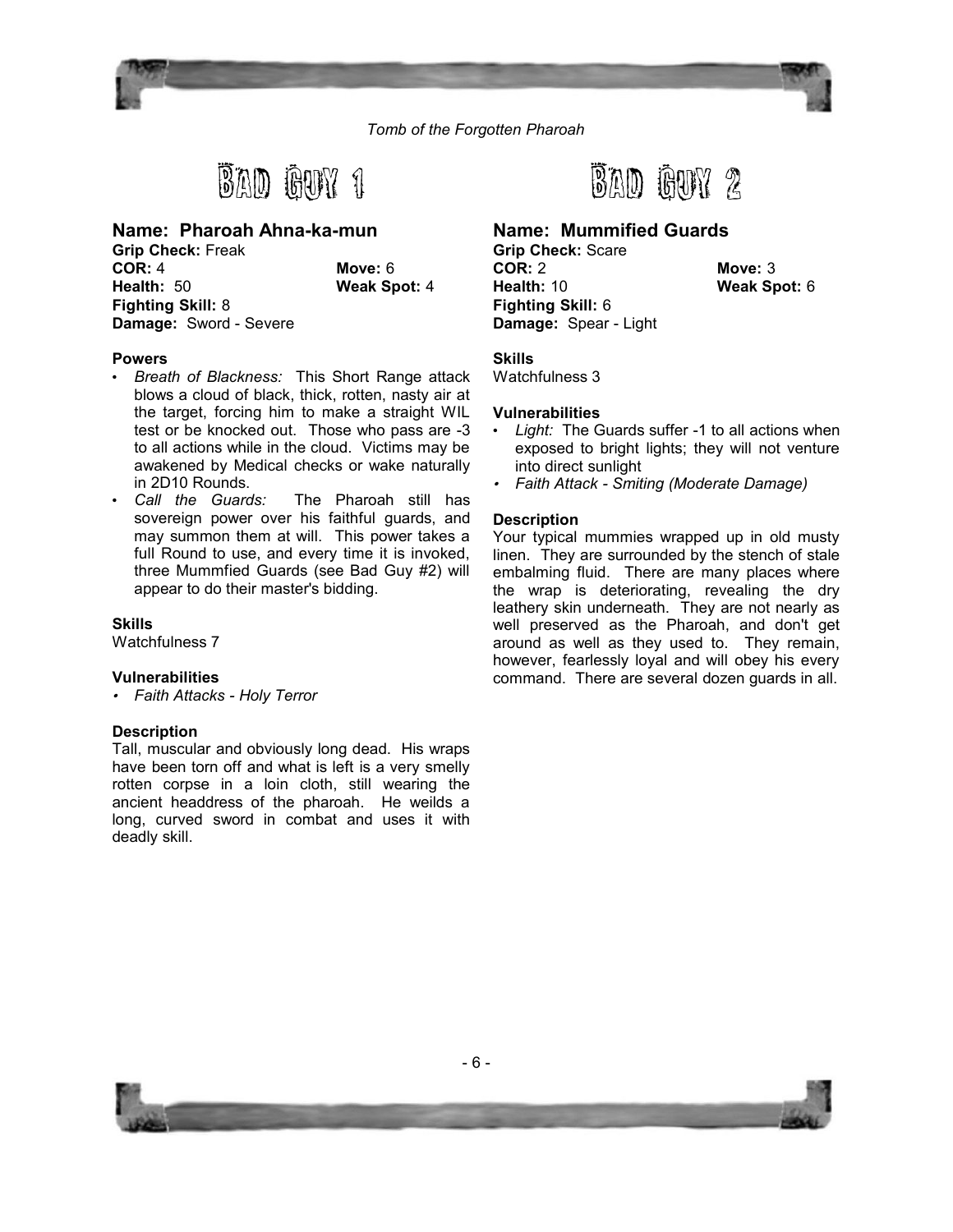

#### 1. **A Good Old Fashioned Curse**

Labcoats should be encouraged to stop occasionally on the way down and decipher some of the strange heiroglyphics and pictographs that adorn the interior of the tomb. They all offer dire warnings to trespassers about desecrating the tomb and stirring up "the curse," up to and including death, dismemberment, disembowlings, horrible agony, eternal darkness and the wrath of "He Who Sleeps But Will Wake Again."

#### 2. **Hurry!**

The script begins with a sense of urgency, a theme which should carry throughout the whole thing. For starters, Dr. Jacobson is under real pressure to get the goods out of the tomb or lose his claim to the government. Then, once the baddies attack, everyone else is under real pressure to get themselves out of the tomb or lose their lives.

#### 3. **The Mysteries of Egypt**

Most of the flavor of this script comes from immersing your players in the environment. Bone up on your Egyptian/mummy/pyramid terminology (sarcophagus, scarab, Anubis, Ra, Nile, dynasty, burial chamber, embalming, etc.) and use it plenty. As usual, it doesn't matter if you're right or not (see Plot Flaws in the *Horror Rules* rulebook), just throw it on out there.



#### **1. Backsliding**

It's a lot of fun when people get near the exit to throw in a trap that dumps them back to the tomb chamber - especially if they find the exit quick. Use a trap door, fake-stairway-that-turnsinto-a-slide or some other gimmick to put them back to square one. Throw in a couple of Mummfied Guards who are waiting for them in the chamber and you've got yourself a real winner!

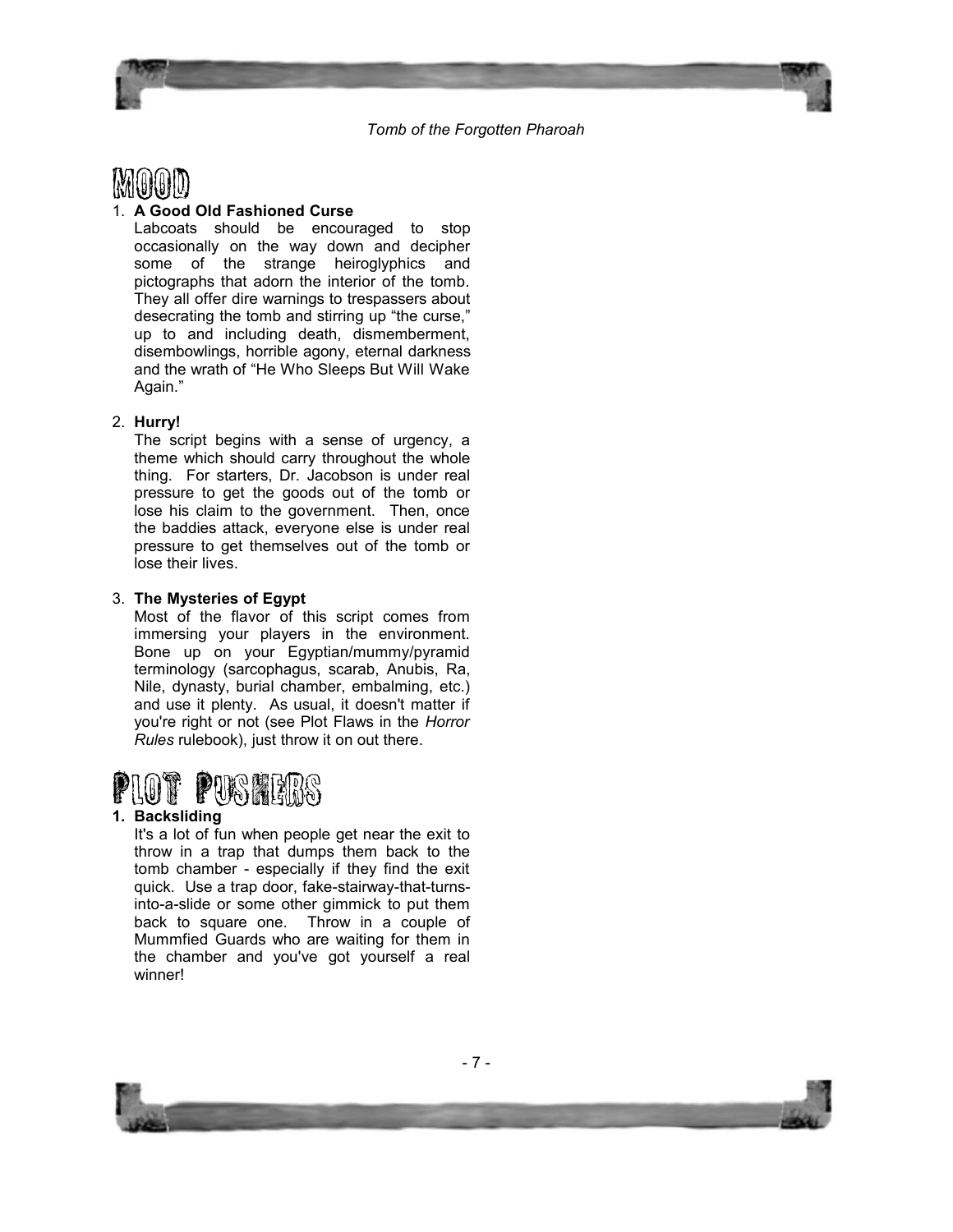

1. **The Tomb of the Forgotten Pharoah** The characters are all friends or acquaintances of Dr. Roy Jacobson and are living in Egypt. They receive an excited phone call from their friend who urges them to come to his dig in the Valley of the Kings with all haste. The Doctor refuses to give details over the phone and warns them not to tell a soul. When the characters arrive, they find Dr. Jacobson waiting impatiently outside a small unmarked tent far away from the main attractions in the valley. He tells them that he has made a once-in-a-lifetime discovery - a lost pyramid containing the remains of a previously unknown pharoah. Jacobson explains hurriedly that new laws will prevent him from exploring or taking possession of any items in the tomb once the Egyptian officials learn of the find, and so he has called his friends to help explore and learn as much as they can before he loses access. He also adds that he has located the main burial chamber and that he's taking them their first. After handing out torches, Jacobson rushes the PC's down through a musty tunnel, through a stone arch and into a corridor of solid stone. He leads them deep into the buried pyramid, through long twisting passages, down worn and broken stairs and sloping ramps and through countless twists and turns. The PC's will notice that the walls are covered with pictographs depicting scenes of violence, war and bloodshed. Anubis, the god of the dead, is everywhere. Anyone pausing to decipher the heiroglyphics (use Science) will find numerous warnings about a sinister curse, eternal blackness and other terrible things (see "A Good Old Fashioned Curse" in Mood). Unfortunately, spending more than two Rounds deciphering will mean a character is lost as the rest of the group moves quickly ahead. Eventually the troup passes through a giant room that opens up before them, filled with mounds of glittering treasure. Just past this room is a huge stone door covered with heiroglyphics. Dr. Jacobson is certain that behind the door is the burial chamber of the

Pharoah Ahna-ka-mun, but he has so far been unable to open it. The PC's must help decipher the heiroglyphics (three successful Science rolls) to discover its secret. Along with many dire warnings, the pictographs give directions on how to locate and operate a secret switch that opens the door. Roy then proceeds to open the portal and walk in. As soon as he takes a step forward he activates a giant pendulum blade that falls from the ceiling and slices him in two (Scare check). Now the fun begins. A tremendous shuddering grinding noise erupts from the tomb, accompanied by a staggering blast of stale, musty, moldy air. The entire complex begins to shudder and shake, and it is clear to all that a booby trap has been tripped and that the pyramid is in the process of self destruction. Labcoats can confirm this without rolling. In precisely twenty Rounds, anyone still in the pyramid will be trapped for eternity. In addition to this troubling news, the characters can make out faint mumbling/moaning noises and a distant shuffling sound emanating from the dark tomb ahead as the mummies awake. At this point the characters' only hope is to escape. The burial chamber is filled with Mummified Guards as well as Pharoah, who will attack if the PC's hang around. To get out, PC's must elect a leader who may attempt to find the way using either Science (at -2) or Detection (at -3). The guide must make three successful checks on this Skill *in a row.* Any failure means she has taken a wrong turn and must start again. Each time the character makes a check, whether successful or not, roll on the following encounter table using a D10:

#### 1 - 2 **Nothing**

3 - 4 **Scare Check:** Strange noises, Mummified Guard grabs someone through a grating, swarm of creepy crawly bugs, stumble onto an embalming room with half-mummified bodies, etc.

5 - 6 **Mummified Guards:** Group is attacked by a group of undead, one for each PC

7 - 8 **Pharoah Ahna-ka-mun**

9 - 10 **Trap:** A random PC triggers a trap (spear, pit, poison dart); roll an attack with Skill